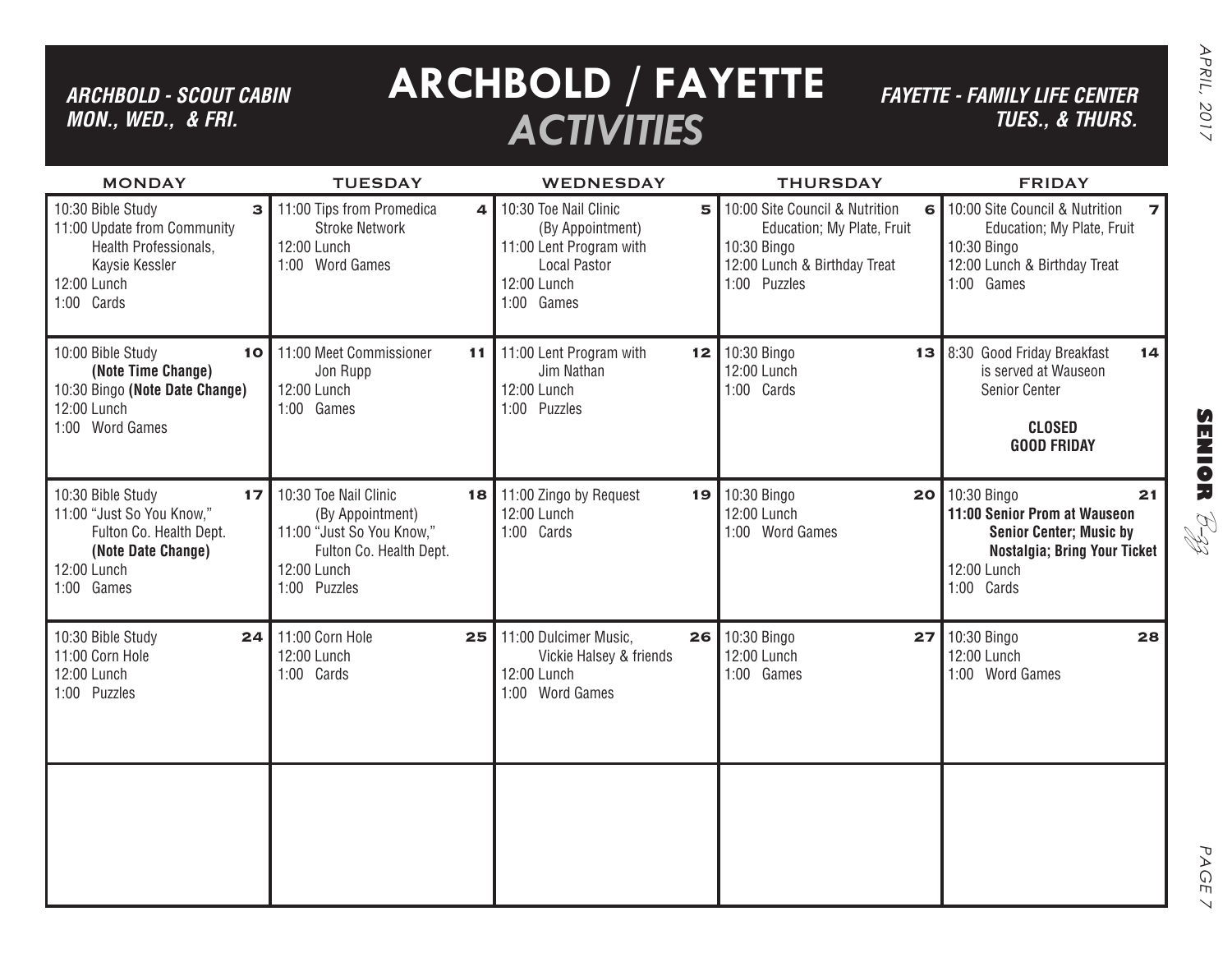| DELTA-101 NORTHWOOD DR.<br><b>UNITED METHODIST CHURCH</b><br><b>TUES. &amp; THURS.</b>                                                                                   |                                                                                                                                                                      | <b>DELTA / SWANTON</b><br><b>ACTIVITIES</b>                                                                                            |                                                                                                                       | <b>SWANTON</b><br><b>217 CHESTNUT ST.</b><br>MON., WED., & FRI                                                                                                  |
|--------------------------------------------------------------------------------------------------------------------------------------------------------------------------|----------------------------------------------------------------------------------------------------------------------------------------------------------------------|----------------------------------------------------------------------------------------------------------------------------------------|-----------------------------------------------------------------------------------------------------------------------|-----------------------------------------------------------------------------------------------------------------------------------------------------------------|
| <b>MONDAY</b><br>11:00 Stamp Collecting,<br>3                                                                                                                            | <b>TUESDAY</b><br>11:00 "What Is It?" Antique<br>4                                                                                                                   | <b>WEDNESDAY</b><br>10:00 Site Council & Nutrition<br>5                                                                                | <b>THURSDAY</b><br>10:00 Site Council & Nutrition<br>6                                                                | <b>FRIDAY</b><br>11:00 Alan Thompson, Senior                                                                                                                    |
| <b>Interesting Postage Stamps</b><br>by Gene Stutzenstein<br>12:00 Lunch<br>1:00 Games                                                                                   | Items & Their History<br>with Vicky R.<br>12:00 Lunch<br>1:00 Wii Games                                                                                              | Education, My Plate: Fruit<br>10:30 Bingo<br>12:00 Lunch & Birthday Cake<br>from Swanton Health Care<br>1:00 Cards                     | Education, My Plate: Fruit<br>10:30 Bingo<br>12:00 Lunch & Birthday Cake<br>1:00 Word Games                           | who Bicycled the Perimeter<br>of the United States<br>12:00 Lunch<br>1:00 Puzzles                                                                               |
| 10:30 Toe Nail Clinic<br>10<br>(By appointment)<br>11:00 "Just So You Know" &<br>Free Blood Pressure Checks,<br>Fulton Co. Health Dept.<br>12:00 Lunch<br>1:00 Wii Games | 10:30 Toe Nail Clinic<br>11<br>(By appointment)<br>11:00 "Just So You Know" &<br>Free Blood Pressure Checks,<br>Fulton Co. Health Dept.<br>12:00 Lunch<br>1:00 Cards | <b>Wear Senior Center</b><br><b>Hat/Shirt Today</b><br>Day Trip: Schmidlin Greenhouse<br>10:30 Bingo<br>12:00 Lunch<br>1:00 Word Games | 12 10:30 Bingo<br>12:00 Lunch<br>1:00 Puzzles                                                                         | 13 8:30 Good Friday Breakfast<br>14<br>is served at Wauseon<br>Senior Center<br><b>CLOSED</b><br><b>GOOD FRIDAY</b>                                             |
| 10:30 Free Hearing Aid Cleaning 17<br>11:00 Bunco<br>12:00 Lunch<br>1:00 Cards                                                                                           | <b>Wear Senior Center</b><br><b>Hat/Shirt Today</b><br>11:00 Music with Hannah<br>12:00 Lunch<br>1:00 Word Games                                                     | 18 10:30 Bingo<br>19 I<br>12:00 Lunch<br>1:00 Puzzles                                                                                  | 10:00 Extended Bingo<br>20 <sub>l</sub><br>12:00 Lunch<br>1:00 Wii Games                                              | 11:00 Games & Cards<br>21<br>11:00 Senior Prom at Wauseon<br><b>Senior Center; Music by</b><br><b>Nostalgia; Bring Your Ticket</b><br>12:00 Lunch<br>1:00 Cards |
| 11:00 Senior News to Know<br>24<br>from Community<br><b>Health Professionals</b><br>12:00 Lunch<br>1:00 Word Games                                                       | 11:00 The Dish on Sugar,<br>25<br>Fulton Co. Health Dept.<br>Diabetes Educator<br>12:00 Lunch<br>1:00 Puzzles                                                        | 10:30 Halfway to Halloween<br>26<br>Bingo (Wear black & orange<br>or a costume)<br>12:00 Lunch<br>1:00 Wii Games                       | 10:00 Halfway to Halloween<br>27<br>Extended Bingo (Wear black<br>& orange or a costume)<br>12:00 Lunch<br>1:00 Cards | 11:00 "What Are My Options<br>28<br>When I Finish a Hospital<br>Stay?" Don & Elizabeth from<br>Fulton Co. Health Center<br>12:00 Lunch<br>1:00 Games            |
|                                                                                                                                                                          |                                                                                                                                                                      |                                                                                                                                        |                                                                                                                       |                                                                                                                                                                 |